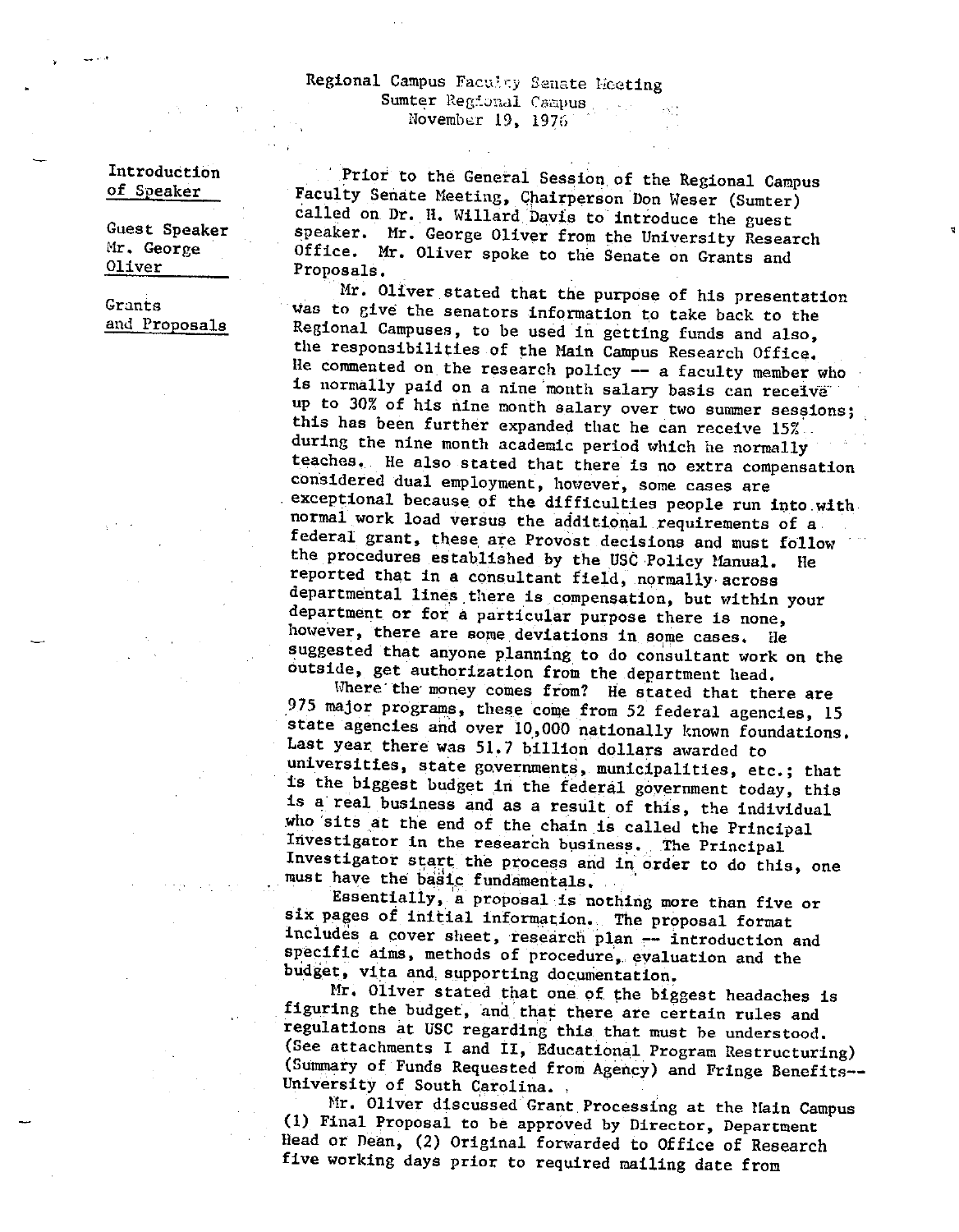Columbia and (3) Office of Research Staffs proposals with Vice President Research, Vice President Finance, Provost, various committees, ie, computer and human rights.

Mr. Oliver recommended each campus should have an individual charged with obtaining publications for Grants etc, Several publications he recommended were: (1) The Catalog of Domestic Assistance from the Federal Government, (2) Government Printing House A89 Circuit which may be available in the campus libraries and (3) the Federal Telephone Directory,(4) National Science Foundation·and (5) the University Research Memorandum which is published twice monthly,

The second meetinr, of the 1976-77 Regional Campus Senate was called to order by Chairperson Don Weser (Sumter). The Chair called for corrections to the minutes of the October 15, 1976 meeting, With no corrections, the minutes were approved,

### I. Comments by University Officials

A. Dr, Keith Davis commented'on two kinds of things that would be of interest to the group. (1) The implications of the current research for the budget and control board to deal With the existing deficit from last year and the projected deficit for the state budget next year, Ue stated that this means finding a sum of  $$33$  million to cover these two pots and what that has led to is something has been alluded to here, which is the deepest freeze that we have had on personnel action since he has been in South Carolina, That freeze is a part of the general strategy for dealing with the \$33 million deficit.

He stated that his conjecture was that what the Budget and Control Board hope to do is to encourage all state agencies to look deeper than their budgets and by not letting them spend it for a while, will find some they can turn loose. The University has been actively involved in that process and looked very hard at a number of aspects of the budget including the two year Regional Campuses and the conclusion was that there was no money to turn loose from the 2 year Regional Campuses,

All agencies had to come up with a plan for returning some of their funding. In the University's case the primary thing - is what we have proposed to give up and that is an accumulation on seat tax in. the Coliseum which amounts to about  $1\frac{1}{2}$  million and the other is about \$250,000 which was set aside for merit raises, which cannot be given because of the freeze

(2) Dr, Davis discussed the salary situation for next year stating the salary package has been fixed by the Appropriations Bill which was passed last summer and that required a pattern of 4% across the board for unclassified employees with some discretion for faculty of the University the discretion that the total always had to come to  $4\%$  in salary raises. He pointed out that for next year we have

General Session

Minutes Approved

Dr, Keith Davis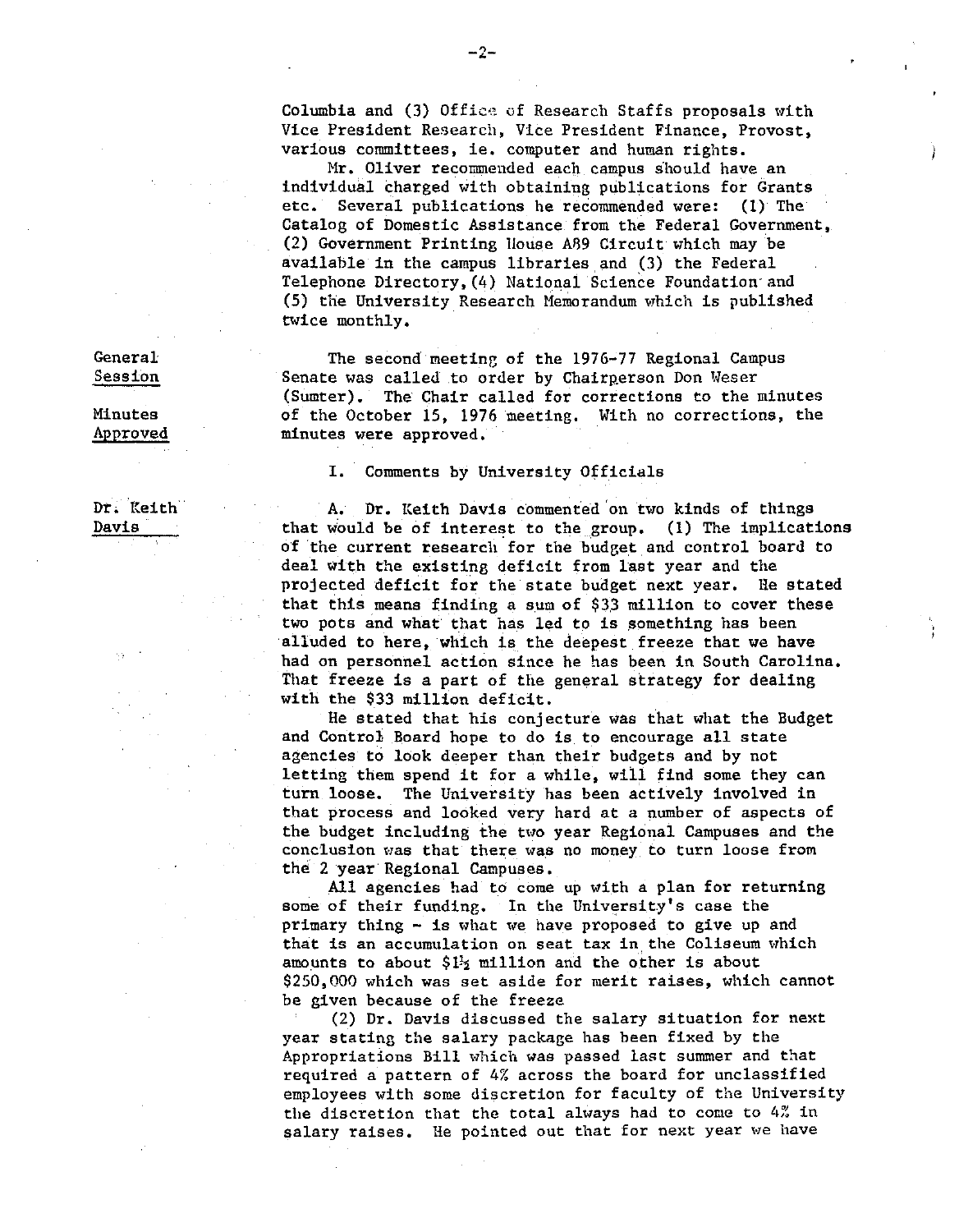ad in province

 $Dr. Duffy$ Carlo Papa Contracta L

 $\mu$  ,  $\eta$  ,  $\eta$  ,  $\eta$ 

 $\sim \lambda_{\rm L}$ 

 $\alpha$  and  $\beta$  and  $\beta$  . In  $\mathcal{L}(\mathcal{A},\mathcal{C})$  ,  $\mathcal{L}(\mathcal{C})$  $\hat{\mathcal{A}}$  $\{ \chi_{\rm{max}} \}_{\rm{max}}$ 

 $\sim 10$ 

 $\Delta \sim 10^{-11}$ 

Professor Ackerman

 $\frac{1}{2}$  ,  $\frac{1}{2}$ D. Professor Ackerman spoke briefly about three things. (1) Presidential selection, stating the screening committee ing awali is functioning and after narrowing it down to Ten or less, the committee will stop. He urged the body to make many and manufactors, the committee is operating against the December and it deadline and did not want to shut out any good candidates. He asked that the nominations and applications be sent to

read about 4% across the board and 4% merit increases for state employees stating the merit increases applies to the state classification plan and not for unclassified employees which faculty members are. He urged faculty to become members of the State Employees Association. He stated that state of the faculty are under represented and the faculty has to communicate the importance of the merit plan for an analog of it applying to the unclassified employees.

Dr. H. Willard B. Dr. H. Willard Davis informed the B. Dr. H. Willard Davis informed the Senate on the Davis number of checks for the year stating that faculty would receive three checks in December only one in May and that there are nine checks each semester.

He, also, reaffirmed Mr. Oliver's confidence as being very competent in assisting with proposals. He stated that<br>a great deal of effort one into  $\overline{a}$ these proposal are received the better. Dr. Davis mentioned the Child Care Centers, - that Mr. Oliver had been and the same particulary helpful in this area.

ATOM ALL ISONEV (DV) OF THE MICHAEL CONTROL ONE OF CHINA CHANNEL C. Dr. Duffy reported on several items that affects everyone indirectly stating, that, in addition to all the tightening up as a result of the Budget and Control Board and activities, we have been going through a series of internalme audits at every campus. As a result of these audits, he said, "we are having to tighten up on all kinds of procedures having to do with the use of equipment, supplies, etc. Dr. Duffy stated that he has felt for a long time there are many things that needed this.

He reported that the Tenure and Promotion Committee had convened, there were four carry over members and the committee agreed to continue pretty much in the same pattern as last year and once again, they were told to consider tenure and promotion recommendations without weither the senior reference to budgetary considerations.

sale the process Dr. Duffy stated two of the campuses are in the process  $\frac{1}{2}$  of self-studies, which will be completed in one and a half year. Depending on the schedule of the Southern Association is using, all of our campuses will be involved in selfstudies within the next five years, and this will require a great deal of effort on your part without compensations and and the state of the mounted the History. Meeting on January 28, in an Columbia stating that this was the Regional Campus and Main Campus History Meeting. He, also, encouraged faculty to attend the departmental meetings in Columbia.

Dr. Duffy mentioned the trims on interessing mediation.<br>"Birth of a Nation" are back in Columbia and the necessary information regarding these will be sent to the campuses.

of an interest of the digity of the company of the second of the cost of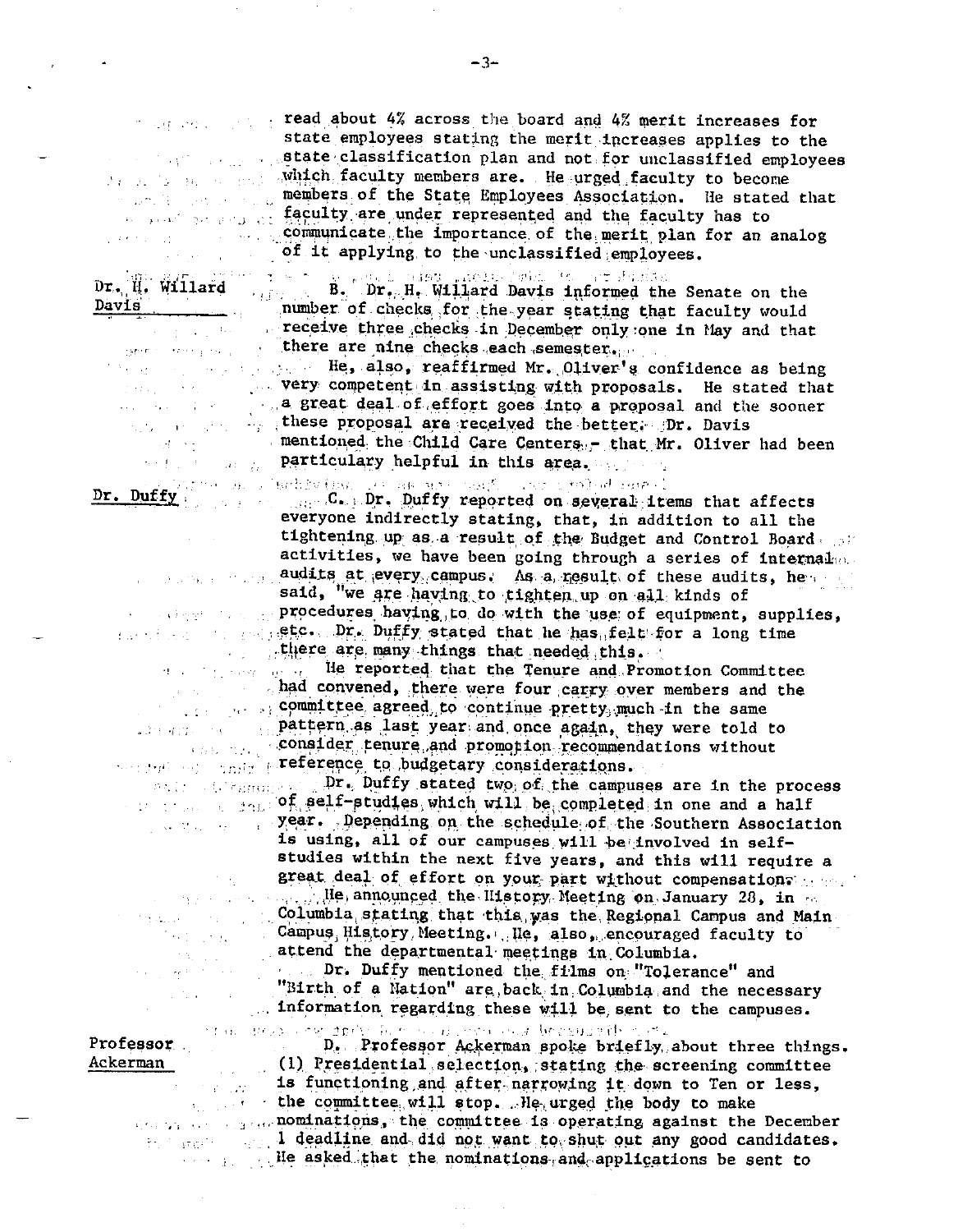Dr. George Curry, Secretary to the Board of Trustees post marked before the end of this month.

*)* 

(2) In the matter of Business Administration, Professor Ackerman stated·that the faculty has taken the steps that it can take right now, He reported that the Senate and Faculty are not in an easy position and that this is coming before the Senate in December, is the move to encourage the schools and colleges to go into these matters and set up their standards of admission, retention, degree requirements and to have them subject to review by the faculty acting through· the Senate. Therefore, the Senate would retain the power of review. The board will meet on·December 10, and we can presume that at that time the B. A. Proposal, a query came into the senate office on whether the Regional Campus should be considered part of the University Faculty. He explained that his automatic reaction would have "yes", but it is not left to the senate chairman to rule on who are members and who are not, and that this is a matter that needs to be resolved, but at a time when there is not any particular issue before us. Speaking as an individual, he urged the Regional Campus Senate to push this issue to a conclusion.

II. Standing Committee Reports

'A. Rights and Responsibilities--Professor Jimmie E. Nunnery (Lancaster) Chairperson.

Professor Nunnery asked Dr. Keith Davis and Professor Ackerman if they could tell the Senate whether the Regional Campus had been taken off the Library Committee? Dr. Duffy responded -- stating we are in no position to discuss this yet, because no official notice had been received, but he would check further on this matter. Dr. Duffy, also, stated that this a Presidential appointment.

Professor Nunnery reported that the Rights and Responsibilities had no motions·to make and that the Duties and Responsibilities of the Rights and Responsibilities listed on page eight, attachment I of the last minutes are sufficient and the committee did not wish to specify any further duties.

B, Financial Conerns Committee-Professor Marnie Foster (Lancaster), Chairperson. Professor reported the first item discussed was the Salary Study which was started last year and Harold Sears volunteered to continue this study and the committee wishes to get the information updated and also change the variables will be used in the computer analysis· of it making the variables only three items (1) rank (2) experience and (3) degree. The second item discussed was overload and what was considered an overload on each campus, what overload pay was and contact versus credit hour, The committee found that there were variables on all campuses but that these few variables did not concern most of us, except for the Military Campuses where all full-time faculty is required to teach 33 hours a year without overload pay and rather than bring this up or propose any action from this body, it was

Standing. Committee Reports

Financial **Concerns** Committee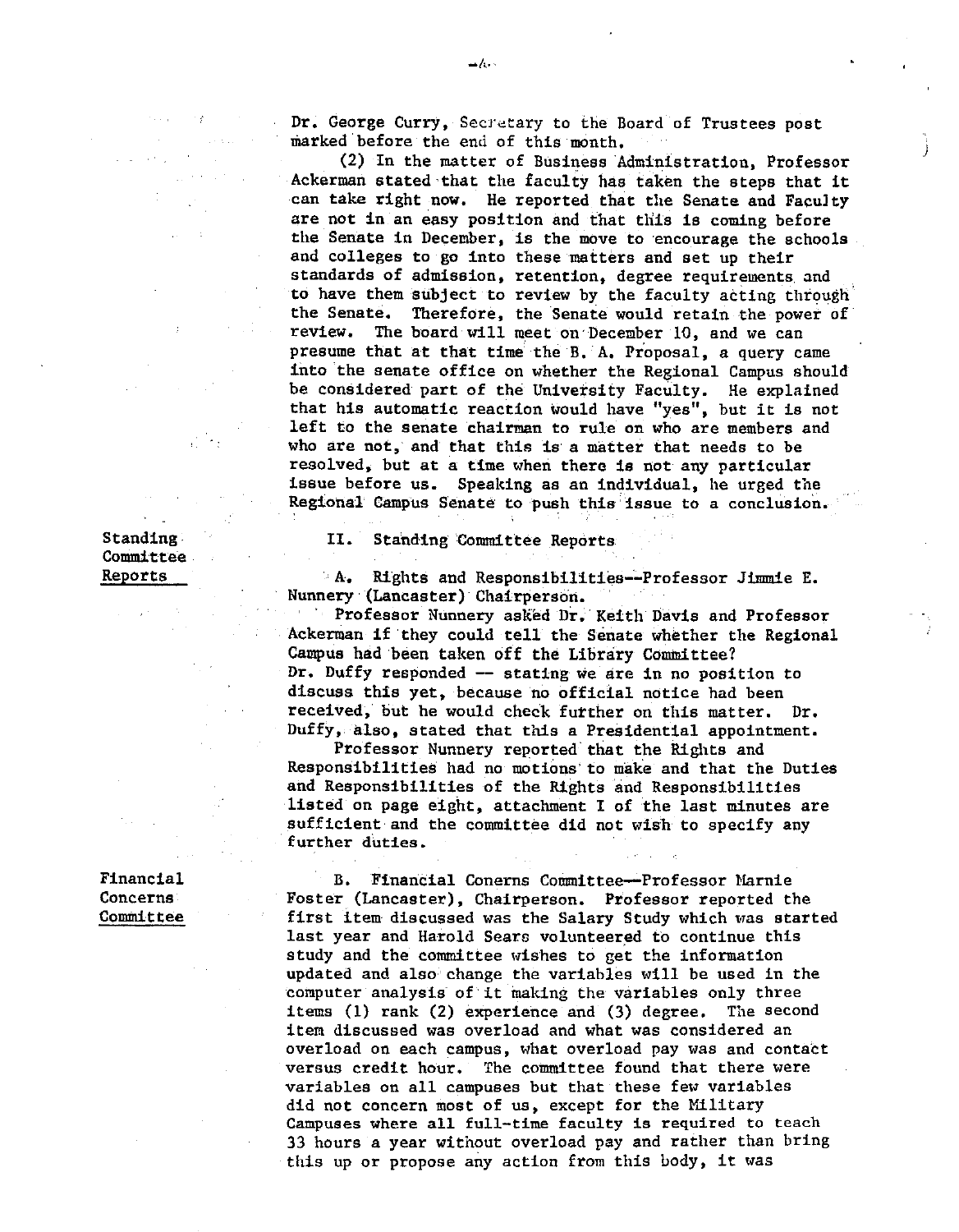decided that. Professor James Ward, Military Campus, would discuss this with his Director. The next item was Faculty development, and she talked to Dr, James Campbell, Vice President of Student Affairs about scholarships for Faculty members children and he mentioned that there is a limited amount of money available for scholarships, but they only go to the Columbia Campus .Faculty Members children and that none is available for Regional Campus Faculty children. He suggested that this body draft a letter to him and he will present it to the scholarship. committee to see if this could not be rectified, so I would like to put that in the form of a motion that this committee, favor your signature on the letter, write a letter to him expressing our wish to be included in, the scholarship fund, where  $\frac{1}{2}$ op in

Discussion: Dr. H. Willard Davis made remarks stating that appropriated money cannot be used for scholarships. This comes from the educational foundation and it largely comes  $\ldots$  from the donors who specify should be used for such purposes. Anytime this body wants to start a fund, designate that it ,be used for this purpose, The main point to a great extent in donations are marked for that purpose by the donors.

. Dr;, Duffy suggested sending <sup>a</sup>,letter asking to be included and that next year the Regional Campuses put money into this fund. He stated this would be better than setting up another restricted fund, He also, stated we are not giving as much unrestricted money as we should, however, the percentage of unreatricted money as we should, however,<br>this year. This is very important to the Pecical Computer  $\blacksquare$  this year. This is very important to the Regional Campuses because of the insurance, which is a contract of

Professor Jimmie Nunnery stated that there is <sup>a</sup> considerable amount of money being paid in this fund other. than that paid by faculty and staff.  $\mathcal{L}_{\rm{max}}$  , and  $\mathcal{L}_{\rm{max}}$ 

and the first maps of the

 $\sim$  .

After due discussion, Professor Marnie Foster restated the motion that a letter be written to Dr. James Campbell, Vice President for Student Affairs· requesting that children of the Regional Faculty and.staff.be considered for scholarships.

Motion  $\mathbf{I}_{\mathbb{C}^{N_{\mathbb{C}^{n-1}}}}$  . When  $\mathbb{C}$ Approved

 $\sim 1000$  ,  $\sim 1000$  ,  $\sim 1000$  ,  $\sim 1000$ The motion was approved,

, 'lj I

 $\frac{1}{2}$  to  $\infty$  . Professor Foster reported that Professor Dunlap -!, I • .. contacted **Mr.,** George Oliver, and alsi>'''Dr, George Reeves, She stated that Regional Campus Faculty can take graduate courses for  $$10,00$  per course and at the rate of one course per-semester, also, the Regional Campus Faculty can work toward a Masters Degree as well as Ed,"· D,. with no residency  $\mathcal{A}^{\text{in}}$  is a set of  $\mathcal{A}^{\text{in}}$  $\cdot$  requirement, however, there is a residency requirement for a· Ph, D. The Columbia Campus, Faculty can ·take courses for  $\sim $10,00$ , but if they hold a rank of Assistant or above they ,c1mnot enroll in degree programs ori the campus, whereas , and the Regional Campus Faculty can, and well well

, and the state of the Professor, Foster also reminded the body of the USC Federal Credit Union which is available to all Employees. Professor Foster reported that the duties of the

 $\mathbb{E}[\mathfrak{S}^1] = \mathbb{E}[\mathfrak{S}^1] = \mathbb{E}[\mathfrak{S}^1] = \mathbb{E}[\mathfrak{S}^1] = \mathbb{E}[\mathfrak{S}^1] = \mathbb{E}[\mathfrak{S}^1] = \mathbb{E}[\mathfrak{S}^1] = \mathbb{E}[\mathfrak{S}^1] = \mathbb{E}[\mathfrak{S}^1] = \mathbb{E}[\mathfrak{S}^1] = \mathbb{E}[\mathfrak{S}^1] = \mathbb{E}[\mathfrak{S}^1] = \mathbb{E}[\mathfrak{S}^1]$ 

### Motion I

 $\sim 10^{10}$  and

's in additional special

 $\sim 2.4\times 10^4$ 

2010年10月20日 4月24日

 $\Delta \Delta \phi$ 

 $\sim 10^{11}$  and  $\sim 10^{11}$  and  $\sim 10^{11}$  and  $\sim 10^{11}$ 

 $\label{eq:2} \mathcal{L} = \mathcal{L} \left( \mathcal{L} \right) \mathcal{L} \left( \mathcal{L} \right) \mathcal{L} \left( \mathcal{L} \right)$ 医刺激的 网络复数医家庭医院  $\Delta \sim 30$  , the second state  $\Delta \sim 10^{11}$ 

 $\mathbb{E}[\mathbf{q}]=\mathbf{q}(\mathcal{R})$  . The set of  $\mathbf{q}$ 

 $\label{eq:2} \frac{1}{\sqrt{2}}\frac{d\mathbf{r}}{d\mathbf{r}}\left(\frac{d\mathbf{r}}{d\mathbf{r}}\right)=0.$ 

 $\mathcal{F}^{(n)}$  . Further

 $\mathcal{A}^{\mathcal{A}}$  and  $\mathcal{A}^{\mathcal{A}}$  and  $\mathcal{A}^{\mathcal{A}}$  and  $\mathcal{A}^{\mathcal{A}}$ 

 $\label{eq:2.1} \mathcal{L}^{\mathcal{L}}(\mathcal{F}) = \mathcal{L}^{\mathcal{L}}(\mathcal{F}) = \mathcal{L}^{\mathcal{L}}(\mathcal{F}) = \mathcal{L}^{\mathcal{L}}(\mathcal{F}) = \mathcal{L}^{\mathcal{L}}(\mathcal{F})$  $\mathcal{N}(\mathcal{F}^{\mathcal{G}}_{\mathcal{F}})$  . When  $\mathcal{F}^{\mathcal{G}}_{\mathcal{F}}$  and  $\mathcal{F}^{\mathcal{G}}_{\mathcal{F}}$ in 1970<br>Medicine Service Bandari (1970)

 $\frac{1}{2}$  , and

''.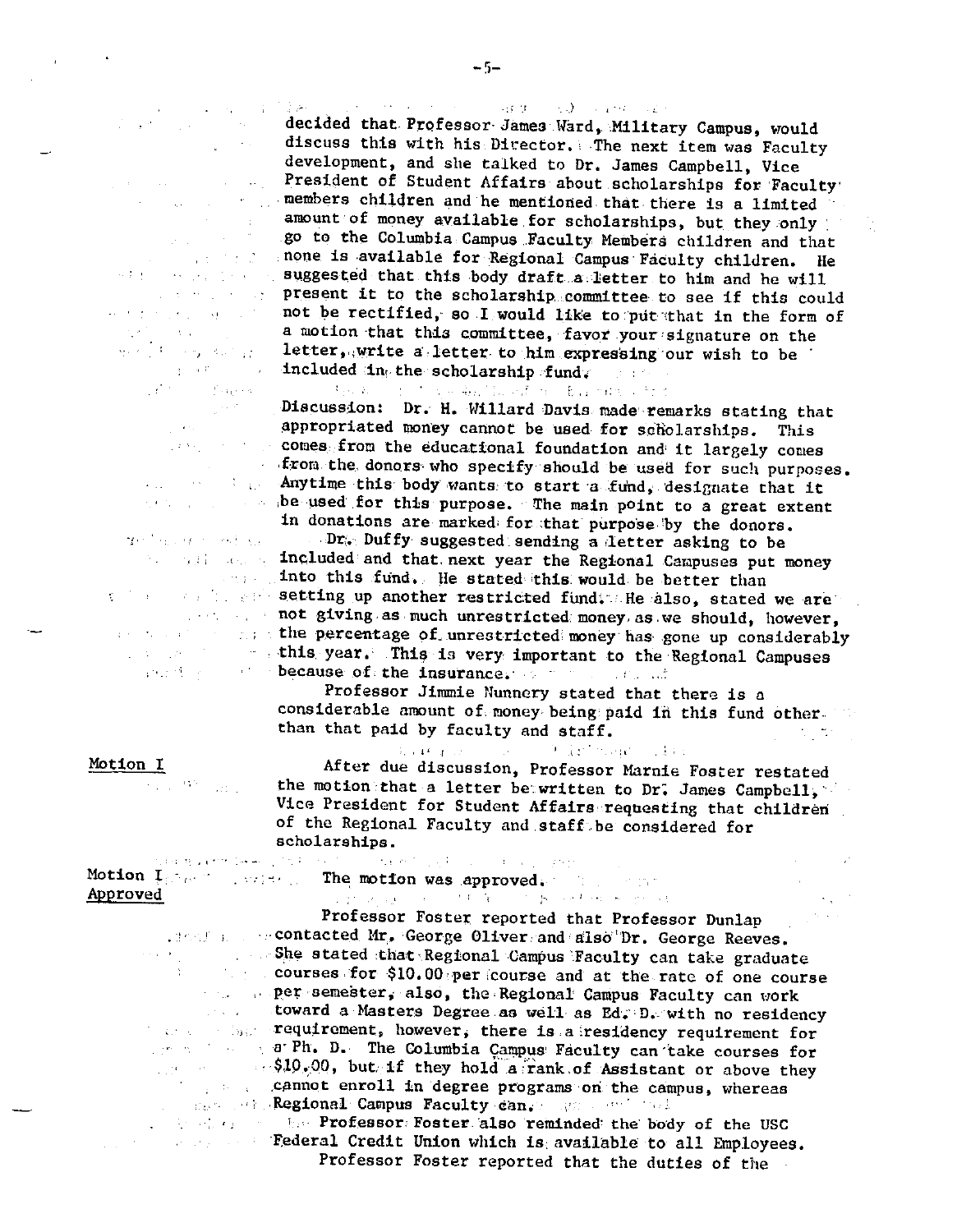Financial Concerns Committee are to consider the fiscal concerns of the faculty including salaries. fringe benefits and additional support for teaching and research,

Intra University Services Committee

C. Intra University Services Committee--Professor Judy Sessions (Salkehatchie), Chairperson, Professor Sessions reported on several items discussed by the committee. (1) The committee had a guest speaker, Mrs, Marian Camp, Librarian at the Regional Campus Processing Center. Ms. Camp extended an invitation to anyone interested in visiting the Processing Center, (2) The committee discussed the relationship Regional Campuses and the Main Campus Library-studying the situation and hope to have something soon for they body to act upon, (3) Discussed the statistical break down of grades among the Regional Campuses and felt that this should be handled by individual campuses unless the senate body wish to make a motion regarding this, (4) Distributed Regional Campus handbooks, committee will read and discuss later, (5) The function of the Intra University Services Committee is to consider matters involving the relationship between the Regional Campuses and the Columbia Campus and the relationship between the *,,queen* Regional Campuses themselves. (*c*) ... asked the body whether chairperson Don Weser (Sumter) asked the body whether

we should vote on the duties of the Standing Committees? After a brief discussion, Professor John Samaras (Lancaster), made a motion that the statements of the duties and responsibilities of the three Standing Committees of the Regional Campus Senate, as presented by the chairperson of those committees, be approved by the Senate and included in the next revision of the Regional Campus Faculty Manual,

The motion was approved,

Motion II Approved

Motion II

III. Special Committee Reports

Library Committee

A. Library Committee--Professor John Wright (Union), Representative. No report,

Curricula and llew **Courses**  Comnittee

B. Curricula and Hew Courses Committee--Professor Margaret K, Foster (Lancaster), Representative, Professor Foster related the following report:

"We have had three meetings since I saw you last. The Columbia Senate met November 3 and approved everything we put before it, I don't think there is anything of special interest to us, but please check your senate minutes. Coming up before the next Columbia Senate, December 1 are proposals for a double major and a second bachelors degree, Chenistry 201 and 202 have number and description changes, Psychology is requesting a change in requirements for an undergraduate major. Also, the Foreign Language Department is making extensive changes **in the form of deletions, new courses and new numbering.**  I have these proposals with me if you would like to see them."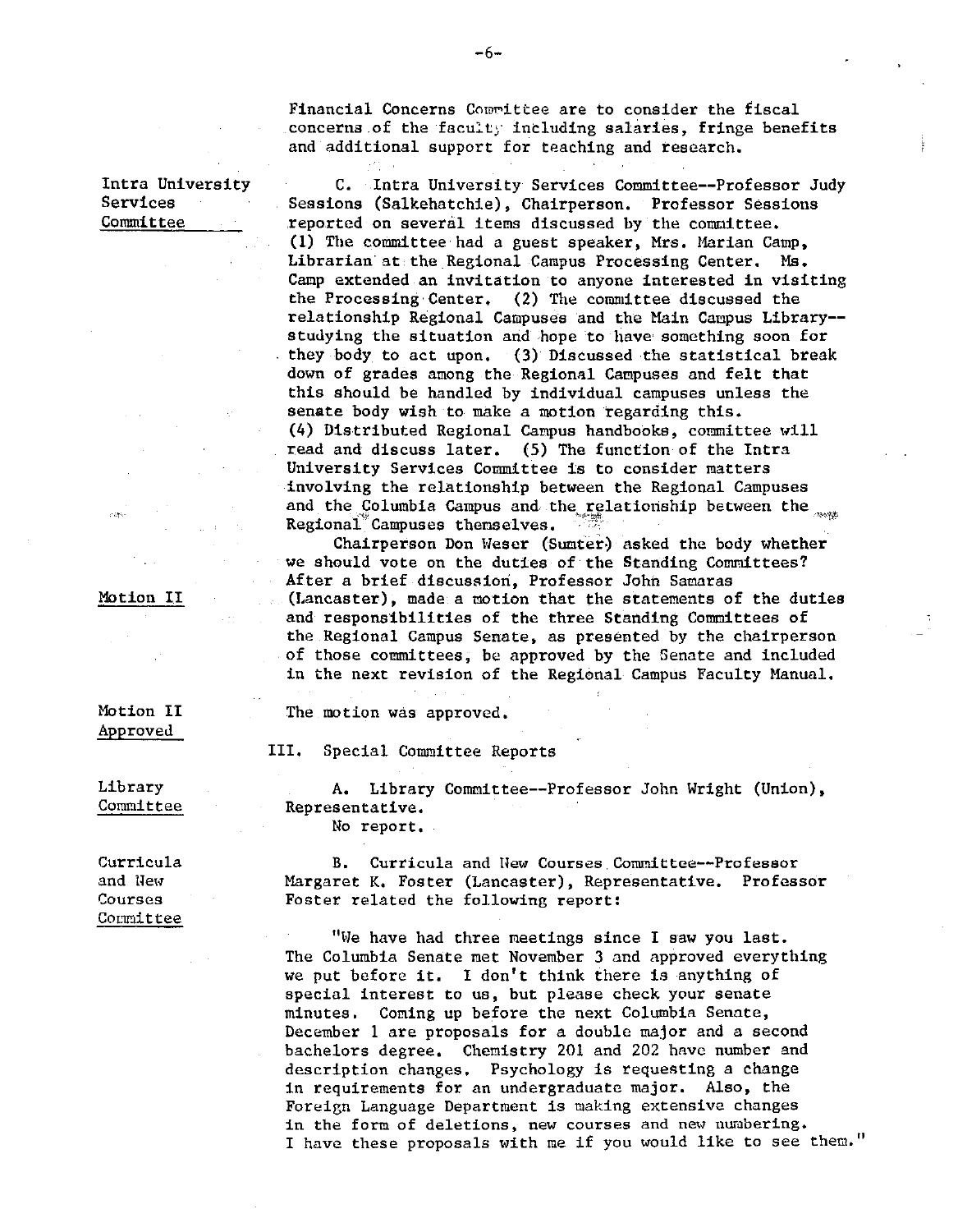Faculty Welfare

·-

C. Faculty Welfare Committee--· Professor John Woodward (Military), Representative

Committee With Sector Delay (32)

 $\sim 10^7$ 

**Example 2018** 2019 Professor Woodward reported on several items discussed  $i$  in the in, the committee meeting.  $\mathbb{E}(1)$  Outlook for the retirement program. He stated that it, has been revealed that under the present law it is possible for a state employee to work for 29 years of service and at 59 years of age should he pass, his dependent survivors would only receive what the employee had paid in plus 4% interest. After due discussion, a motion was made that the committee bring this fact to the Main *•campus Senate because they felt that most state employees* were not aware of this. Afterwhich, invite an expert on the benefits of survivors to speak on this subject and then . push with other state employees to get some action and get  $\cdot$ this reduced to 25 years of service and 55 years instead of 29 and 59 and also receive state contributions. (2) The other subject was on being vested. Presently, you must be  $\therefore$  : employed by, the University for  $\theta$  period of 15 years before you are a vested employee and that means if you are with the University for fifteen years or more and decide to leave, you could wait until the age of 60 and be entitled to retirement of the retirement system, where as if you work there 14 years and 6 months you are not a vested employee, consequently, all you would receive is your contribution plus 4% interest. A proposal was made that this information be brought up in the Main Campus Senate that an employee be vested on at the five year period. (3) Scholarships for Faculty dependent children. After a brief discussion, a proposal will be presented to the committee at the next meeting on this issue. (4) Professor Woodward asked the body to submit comments to him on any subject dealing with faculty welfare that needs to be given consideration by the committee.

> D. Academic Advisory--Faculty Liason Committee-- Professor Emilie Towler (Aiken), Representative.

Professor Towler reported that the committee had not met since the last Regional Campus Senate Meeting. She brought in a book that had been written in response to the investigation of the BA proposal and stated this book was available for everyone's use. She reported that the next meeting will be on December land pledged to keep representing the senate to the best of her ability.

Unfinished Business

Academic Advisory Faculty Liason Committee

## IV. Unfinished Business

Chairperson Don Weser called for any unfinished business, at which time Professor Woodward (Military) responded to a question asked earlier by Professor Dunlap concerning tax sheltering of the retirement plan. He reported that there is a claim form that can be filed each year putting in a claim that tax, this can be done three years back and each year thereafter.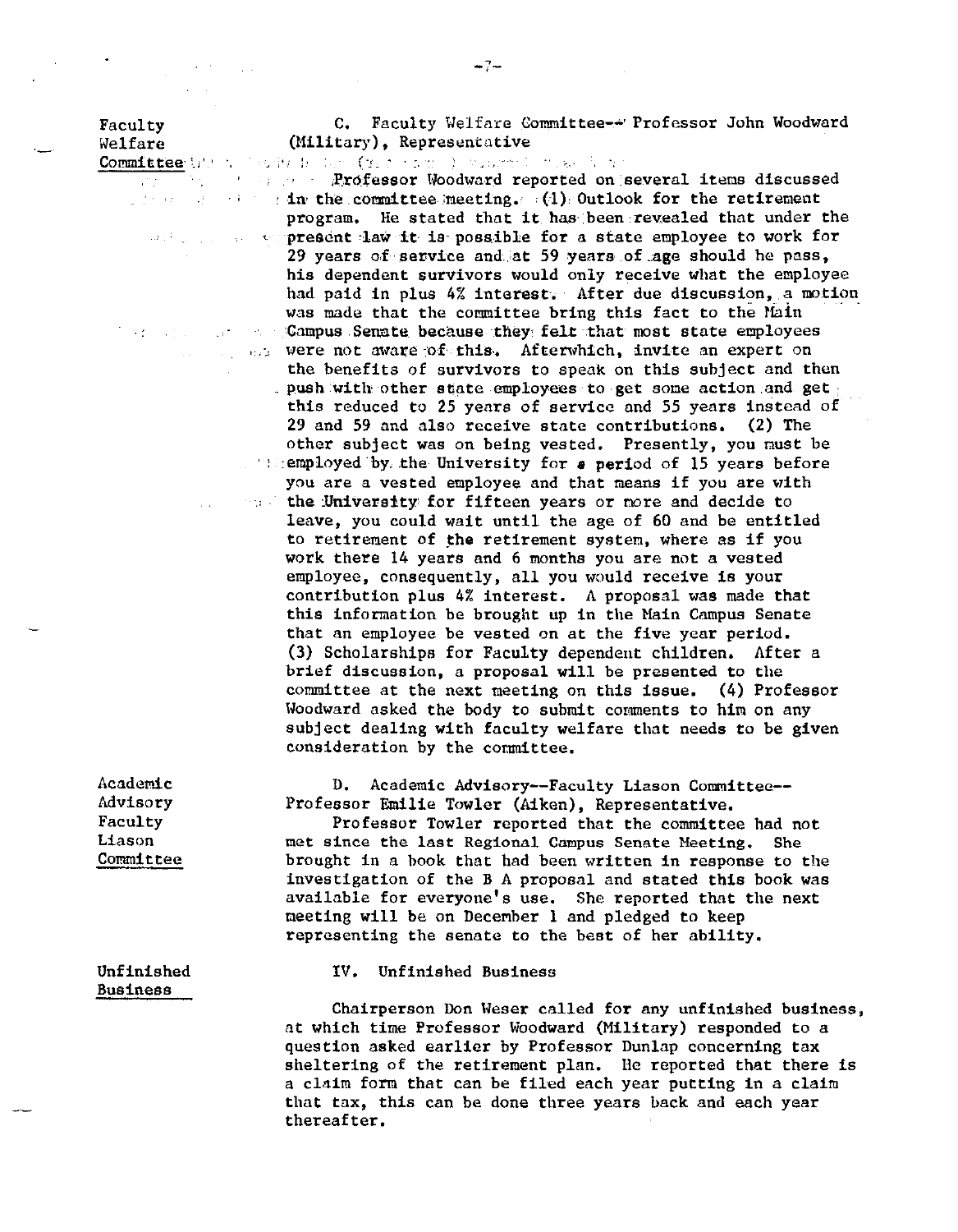New Business Mew Business Communications of Mew Business  $75 - 10^{-2}$ a masar<br>Anggota ng Kabupatèn Kabupatèn Kabupatèn Kabupatèn Kabupatèn Kabupatèn Kabupatèn Kabupatèn Kabupatèn Kabupatèn Professor Nunnery (Lancaster) asked whether this body (1)  $\mathcal{A}_{\text{max}}$  ,  $\mathcal{A}_{\text{max}}$ should consider making a recommendation as to lowering the number of years to five in order to be vested in the state of South Carolina.<br>After due discussion, Professor Nunner<br>get more information on this matter.  $\label{eq:2.1} \nabla_{\theta} \left( \left[ \begin{array}{cc} \hat{a} & \hat{b} \\ \hat{b} & \hat{c} \end{array} \right] \right) = \left[ \begin{array}{cc} \hat{a} & \hat{b} \\ \hat{b} & \hat{c} \end{array} \right]$ After due discussion, Professor Nunnery suggested we  $\mathcal{O}(\mathcal{O}(\log n))$  , and  $\mathcal{O}(\log n)$  , and  $\mathcal{O}(\log n)$ security of the company of the company of the company Announcement Announcement: Announcement: Chairperson Weser thanked those at his campus responsible for setting up for the meeting and for the reception. 2010年1月11日 ្រុម (Contact of Language Contact) ដែលក្រុម (Contact of Language Contact) Adjournment **Example 2. The meeting was adjourned at 4:00 p.m.**  $\mathcal{L}^{\mathcal{A}}(\mathcal{A},\mathcal{A})=\mathcal{L}^{\mathcal{A}}(\mathcal{A},\mathcal{A})$  , where  $\mathcal{L}^{\mathcal{A}}(\mathcal{A},\mathcal{A})$  is a subset of  $\mathcal{A}^{\mathcal{A}}(\mathcal{A},\mathcal{A})$  $\Delta \phi = 0.01$  ,  $\Delta \phi = 0.01$ **Example 2018**<br>**Respectfully submitted:** A Car  $\mathcal{F}^{\mathcal{E}}_{\text{cav}}$  . Betty J. Martin, Secretary ÷,  $\sim 10^{-1}$  $\sim$  1  $^{-1}$  $\langle \gamma_{\rm s}, \gamma_{\rm s}, \gamma_{\rm s} \rangle$ antar a contra contra la contrada del monte.<br>La contra contra la contra del monte del monte.  $\mathbf{v}=(\mathbf{v}_1,\mathbf{v}_2,\mathbf{v}_3)$  , where  $\mathbf{v}_1$ 

 $\mathcal{L}_{\mathcal{A}}(\mathbf{z})$  , we have a set of

 $\mathcal{L}(\mathcal{L}(\mathcal{L}))=\mathcal{L}(\mathcal{L}(\mathcal{L}(\mathcal{L})))$ at parties in the common terms of the second product to<br>The common second product of the product of the second product of the second product of the second product of<br>The common second product of the common second product o  $\alpha = 1/\sqrt{2}$  $\mathcal{A}(\mathcal{L})$  , where  $\mathcal{L}(\mathcal{L})$ Report Follows  $\mathcal{L}_{\rm{max}}$  and **这个人都是一个人的人。**  $\mathcal{L}^{\text{max}}_{\text{max}}$  , where  $\mathcal{L}^{\text{max}}_{\text{max}}$  $\mathcal{F}^{\mathcal{A}}_{\mathcal{A}}$  and  $\mathcal{F}^{\mathcal{A}}_{\mathcal{A}}$  are the set of the set of  $\mathcal{F}^{\mathcal{A}}_{\mathcal{A}}$  $\sim 32$  ,  $\sim 10^{-1}$  ,  $\sim 200$  $\mathcal{L}^{\mathcal{L}}(\mathcal{L}^{\mathcal{L}})$  and  $\mathcal{L}^{\mathcal{L}}(\mathcal{L}^{\mathcal{L}})$ and the first process of the state of  $\label{eq:2.1} \begin{split} \mathcal{L}_{\text{max}}(\mathbf{r},\mathbf{r}) = \mathcal{L}_{\text{max}}(\mathbf{r},\mathbf{r}) \mathcal{L}_{\text{max}}(\mathbf{r},\mathbf{r}) \\ = \mathcal{L}_{\text{max}}(\mathbf{r},\mathbf{r}) = \mathcal{L}_{\text{max}}(\mathbf{r},\mathbf{r}) \mathcal{L}_{\text{max}}(\mathbf{r},\mathbf{r}) \mathcal{L}_{\text{max}}(\mathbf{r},\mathbf{r}) \mathcal{L}_{\text{max}}(\mathbf{r},\mathbf{r}) \mathcal{L}_{\text{max}}(\mathbf{r},\$  $\label{eq:3.1} \mathcal{L}(\mathbf{y},\mathbf{y}) = \mathcal{L}(\mathbf{y},\mathbf{y}) + \mathcal{L}(\mathbf{y},\mathbf{y})$ 

 $\sim 10^{11}$  km  $^{-1}$ 

 $\sigma$  and  $\sigma$  are also as  $\sigma$  . Then

 $\sigma$  ,  $\sigma$  ,  $\sigma$  ,  $\sigma$ and the same of State Straight  $\Delta \sim 1$  $\lambda$  , and  $\lambda$  is given by  $\lambda$ 

 $\sim 10^4$ 

 $\gamma_{\rm{max}} = 3000$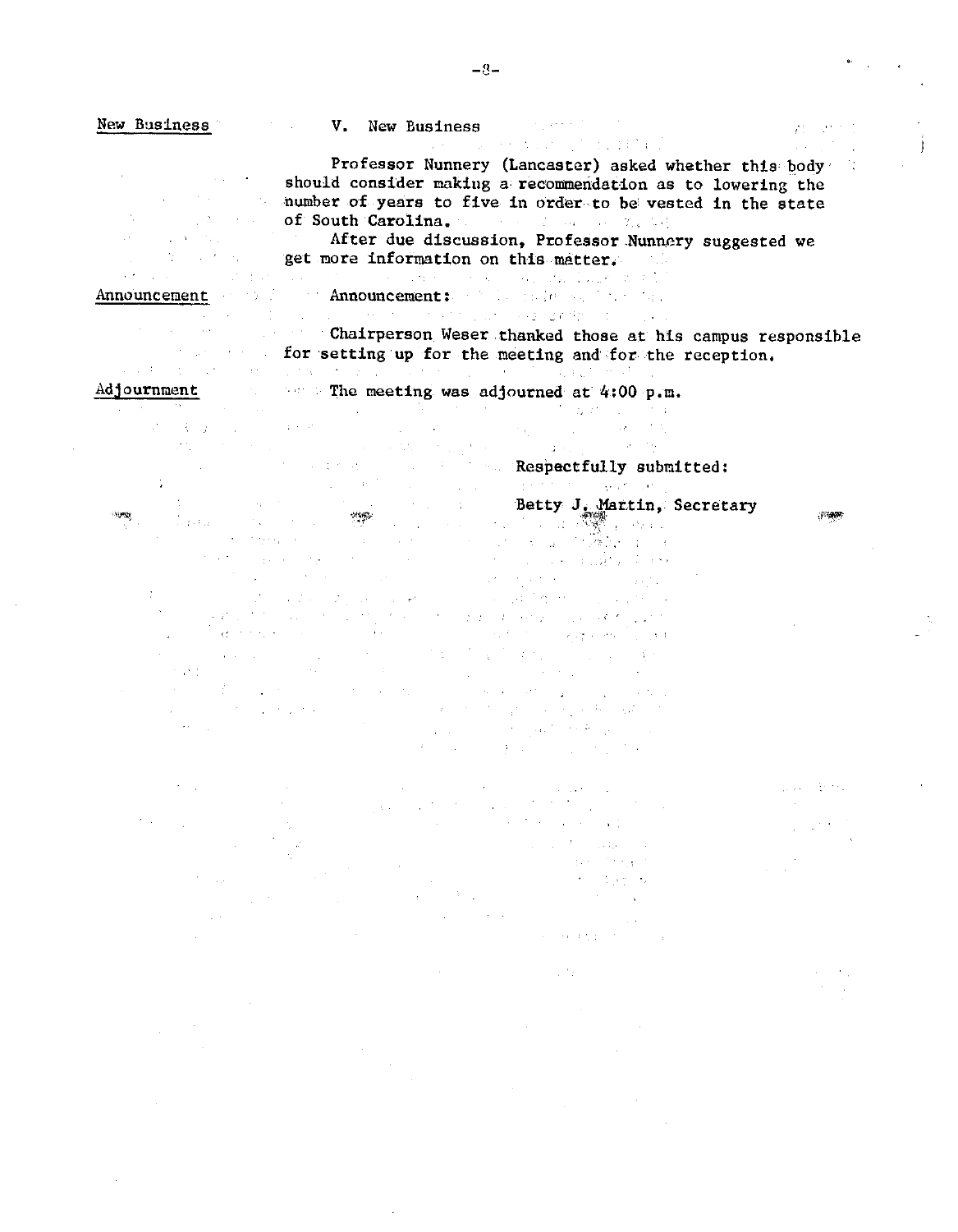# Attachment I and I also have a series of  $\mathbf I$

 $\bar{\gamma}$ 

|                   | Educational Program Restructuring Summary of Funds Requested from Agency                                                                                                                               |                                                                                                                                                                                                                                                                                                                                                                                                                                                        |                                                                                                                                                                                                                                                                                                                                                                                                                                                           |                                          |
|-------------------|--------------------------------------------------------------------------------------------------------------------------------------------------------------------------------------------------------|--------------------------------------------------------------------------------------------------------------------------------------------------------------------------------------------------------------------------------------------------------------------------------------------------------------------------------------------------------------------------------------------------------------------------------------------------------|-----------------------------------------------------------------------------------------------------------------------------------------------------------------------------------------------------------------------------------------------------------------------------------------------------------------------------------------------------------------------------------------------------------------------------------------------------------|------------------------------------------|
| Λ.                | Salaries, wages, and benefits                                                                                                                                                                          |                                                                                                                                                                                                                                                                                                                                                                                                                                                        |                                                                                                                                                                                                                                                                                                                                                                                                                                                           |                                          |
| 1.<br>2.          | Professional staff<br>Assistants                                                                                                                                                                       |                                                                                                                                                                                                                                                                                                                                                                                                                                                        |                                                                                                                                                                                                                                                                                                                                                                                                                                                           |                                          |
| 3.<br>4.          | Secretarial and clerical                                                                                                                                                                               |                                                                                                                                                                                                                                                                                                                                                                                                                                                        | $\mathcal{L}^{\mathcal{L}}$ , and the contract $\mathcal{L}^{\mathcal{L}}_{\mathcal{L}}$                                                                                                                                                                                                                                                                                                                                                                  |                                          |
| 6.                | 5. Total: Salaries and wages (1 thru 4)<br>Staff benefits (when charged as direct costs)<br>7. Total: Salaries, wages and benefits (5.8.6)                                                             |                                                                                                                                                                                                                                                                                                                                                                                                                                                        |                                                                                                                                                                                                                                                                                                                                                                                                                                                           | $S^{\dagger}$                            |
| B <sub>1</sub>    | Other personnel expenses                                                                                                                                                                               |                                                                                                                                                                                                                                                                                                                                                                                                                                                        |                                                                                                                                                                                                                                                                                                                                                                                                                                                           |                                          |
| 8.<br>9.          | Guest lectures<br>Consultants                                                                                                                                                                          |                                                                                                                                                                                                                                                                                                                                                                                                                                                        | $\label{eq:2.1} \mathcal{L}_{\mathcal{A}}(\mathbf{x},\mathbf{y})=\mathcal{L}_{\mathcal{A}}(\mathbf{x},\mathbf{y})=\mathcal{L}_{\mathcal{A}}(\mathbf{x},\mathbf{y})=\mathcal{L}_{\mathcal{A}}(\mathbf{x},\mathbf{y})=\mathcal{L}_{\mathcal{A}}(\mathbf{x},\mathbf{y})$                                                                                                                                                                                     |                                          |
| 10.<br>11.        |                                                                                                                                                                                                        |                                                                                                                                                                                                                                                                                                                                                                                                                                                        |                                                                                                                                                                                                                                                                                                                                                                                                                                                           | $\rho^2$ is $\sqrt{2}$ . The contract of |
| 12.               | 13. Total: Other personnel expenses (8 thru 12)                                                                                                                                                        | $\label{eq:2.1} \Delta \phi_{\rm{eff}} = \frac{1}{2} \left( \frac{1}{2} \left( \frac{1}{2} \left( \frac{1}{2} \right) \right) + \frac{1}{2} \left( \frac{1}{2} \left( \frac{1}{2} \right) \right) + \frac{1}{2} \left( \frac{1}{2} \left( \frac{1}{2} \right) \right) + \frac{1}{2} \left( \frac{1}{2} \left( \frac{1}{2} \right) \right) + \frac{1}{2} \left( \frac{1}{2} \left( \frac{1}{2} \right) \right) + \frac{1}{2} \left( \frac{1}{2} \left($ |                                                                                                                                                                                                                                                                                                                                                                                                                                                           | a na prestave dia anche                  |
|                   | C. Other direct costs                                                                                                                                                                                  |                                                                                                                                                                                                                                                                                                                                                                                                                                                        | $\mathcal{L}^{\mathcal{L}}$ and the contribution of the properties of the contribution of the contribution of the contribution of the contribution of the contribution of the contribution of the contribution of the contribution of the                                                                                                                                                                                                                 |                                          |
| 14.               | and the state of the company of the state of the state of the state of the state of the state of the state of<br>Travel                                                                                |                                                                                                                                                                                                                                                                                                                                                                                                                                                        |                                                                                                                                                                                                                                                                                                                                                                                                                                                           |                                          |
| 15.<br>16.<br>17. | Laboratory and instructional materials<br>Office supplies, communications, publicity                                                                                                                   |                                                                                                                                                                                                                                                                                                                                                                                                                                                        | production of the control of                                                                                                                                                                                                                                                                                                                                                                                                                              |                                          |
| $-18$<br>19.      | モールキング アンドランド・ショップ しゅん                                                                                                                                                                                 |                                                                                                                                                                                                                                                                                                                                                                                                                                                        | $\sim 10^6$                                                                                                                                                                                                                                                                                                                                                                                                                                               |                                          |
| 20.               | 21.<br>Total: Other direct costs (14 thru 20)<br>22.<br>Total: Direct operating costs (sum: 7, 13, 21)<br>23.<br>Indirect costs<br>24.<br>Total requested from agency<br>25.<br>Total USC contribution | <b>Constantine Committee</b>                                                                                                                                                                                                                                                                                                                                                                                                                           | $\mathcal{F}(\mathcal{A})$ and $\mathcal{F}(\mathcal{A})$ .                                                                                                                                                                                                                                                                                                                                                                                               |                                          |
|                   |                                                                                                                                                                                                        |                                                                                                                                                                                                                                                                                                                                                                                                                                                        | $\mathcal{L}^{\mathcal{L}}(\mathcal{L}^{\mathcal{L}}(\mathcal{L}^{\mathcal{L}}(\mathcal{L}^{\mathcal{L}}(\mathcal{L}^{\mathcal{L}}(\mathcal{L}^{\mathcal{L}}(\mathcal{L}^{\mathcal{L}}(\mathcal{L}^{\mathcal{L}}(\mathcal{L}^{\mathcal{L}}(\mathcal{L}^{\mathcal{L}}(\mathcal{L}^{\mathcal{L}}(\mathcal{L}^{\mathcal{L}}(\mathcal{L}^{\mathcal{L}}(\mathcal{L}^{\mathcal{L}}(\mathcal{L}^{\mathcal{L}}(\mathcal{L}^{\mathcal{L}}(\mathcal{L}^{\mathcal{L$ | \$                                       |

 $\sim$ 

 $\mathcal{A}^{\mathcal{A}}$ 

-9~

Ĵ,

 $\sim$ 

 $\mathcal{C}^{\mathcal{C}}$  .  $\mathcal{C}^{\mathcal{C}}$ 

 $\overline{\phantom{0}}$ 

 $\mathcal{I} \leftarrow \mathcal{I} \leftarrow \mathcal{I}$ 

 $\sim$   $\sim$ 

---